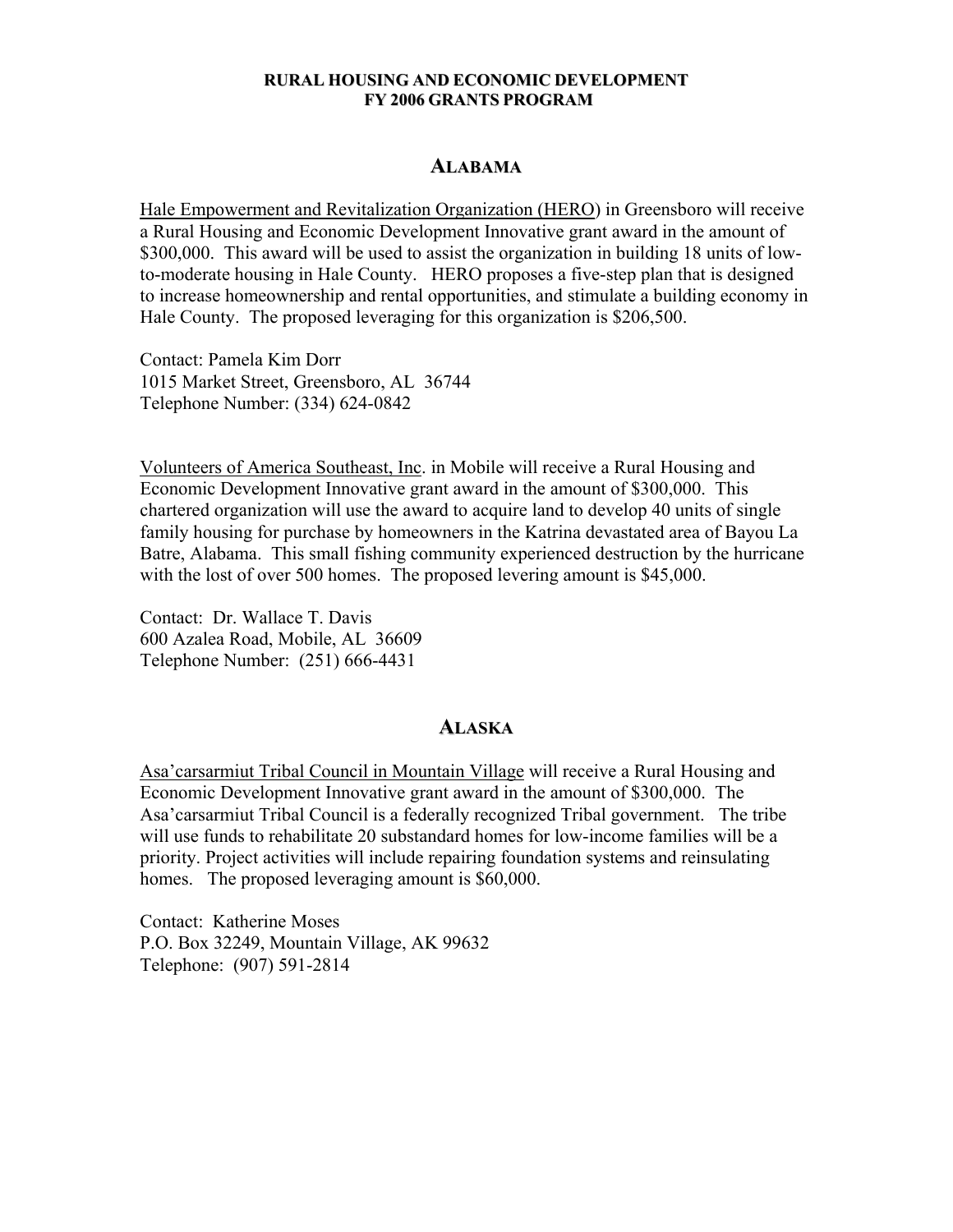Chilkoot Indian Association in Haines will receive a Rural Housing and Economic Development Innovative grant award in the amount of \$300,000. The Chilkoot Indian Association will use funds to expand the supply of decent housing for very low to lowincome tribal members as an economic development activity in rural Alaska. The funds will assist in the completion of the Chilkoot Indian Association administrative offices, four rental apartments and create eight jobs. The Association will leverage funds from their regional Tribe to design and implement an apprentice program with an emphasis on construction trades using on-the-job training. The proposed leveraging amount is \$122,403.

Contact: Gregory M. Stuckey P.O. Box 490, 217 Main Street, Suite 1, Haines, AK 99827 Telephone: (907) 766-2323

Organized Village of Kasaan in Ketchikan will receive a Rural Housing and Economic Development Innovative grant award in the amount of \$300,000. Organized Village of Kasaan, a federally recognized Tribe, was established in 1934 to promote the protection, preservation, and education of its village and members in rural Southeast Alaska. Funds will be used to complete the construction of the village eco-tourism Discovery Lodge Project which will create significant employment opportunities for the people of Kasaan and greater Prince of Wales Island, and to bring additional Tribal members and their families back to the community. The proposed leveraging amount is \$45,000.

Contact: Richard Peterson P.O. Box 26 – Kasaan, Ketchikan, AK 99950-0340 Telephone: (907) 542-2230

Rural Alaska Community Action Program, Inc. in Anchorage will receive a Rural Housing and Economic Development Innovative grant award in the amount of \$300,000. The award will be used to provide support for the Copper Bain Homeowner Preparation Program, which will serve the communities and Alaska Native villages of the Copper Basin. A comprehensive three-year Homeowner Preparation Program to encourage sustainable homeownership in the Copper Basin. This project will also include education in a workshop setting, one-on-one counseling, and post-occupancy counseling. Rural Alaska Community Action Program, Inc. (RACAP) proposes to construct 8-12 homes for first time homebuyers for the self-help program for low to moderate income families. The proposed leveraging amount is \$168,009.

Contact: Carole Absher 731 E.  $8^{th}$  Ave., Anchorage, AK 99501 Telephone: (907) 279-2511 ext. 321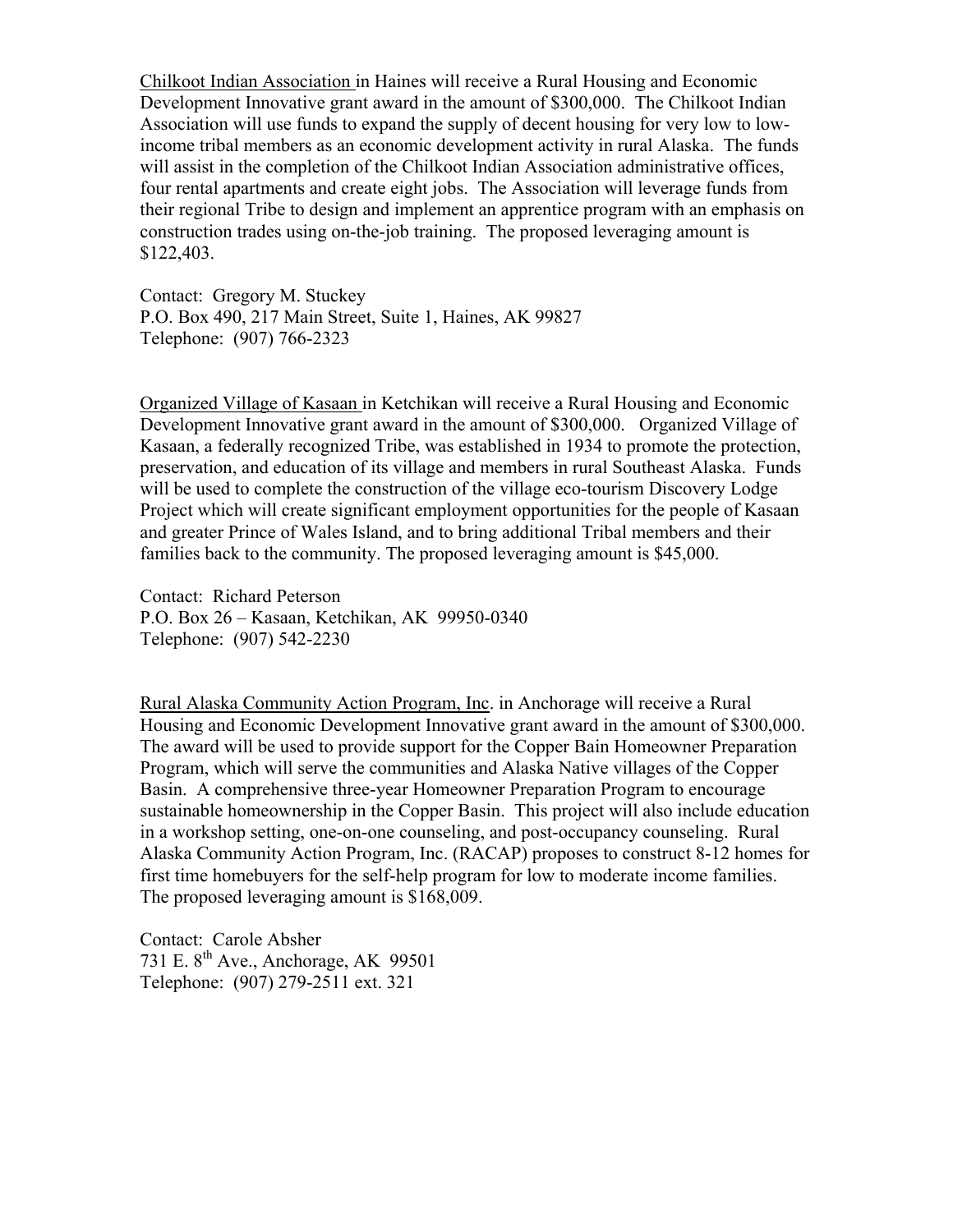### **ARIZONA**

Elfrida Citizen's Alliance in Elfrida will receive a Rural Housing and Economic Development Innovative grant award in the amount of \$300,000. The Elfrida Citizen's Alliance is the only nonprofit located in Sulphur Springs Valley that works exclusively in the Colonia to provide owner-occupied home repair, homeownership opportunities, and works with local businesses to enhance economic development. The Alliance proposes to use the award to establish a revolving loan fund to provide nine low interest loans for small businesses; to revitalize the main business district through a façade improvement program; and develop a self-help homeownership program to provide affordable homeownership for 12 very low-income persons. The proposed leveraging amount is \$178,000.

Contact: Janet Johnson 10374 Highway 191, P.O. Box 172, Elfrida, AZ 85610 Telephone Number: (520) 642-6969

International Sonoran Desert Alliance in Ajo will receive a Rural Housing and Economic Development Innovative grant award in the amount of \$300,000. The Alliance proposes to use the RHED funds to renovate a dilapidated building in the town center and convert it to a community economic development facility; relocate business support services into the new facility and expand them; plan and design a commercial kitchen incubator to be placed in the same facility, and extend the homebuyer education and counseling services for one year. The proposed total leveraging amount is \$150,000.

Contact: Tracy Taft P.O. Box 687, Ajo, AZ 85321 Telephone Number: (520) 387-6823

## **CALIFORNIA**

Bear River Ban of Rohnerville Rancheria in Loleta will receive a Rural Housing and Economic Development Innovative grant award in the amount of \$300,000. This project will develop a master plan for the 125-acre tribal property located on Singley Hill, in Humboldt County, CA. The award will be used for infrastructure development, engineering plans, and drawings to facilitate construction of roadways, walkways, and a water supply system. These funds will also assist the Tribe in its construction of 29 homes and two new businesses. The proposed leveraging amount is \$2,000,000.

Contact: Bruce Merson 27 Bear River Drive, Loleta, CA 95551 Telephone Number: (707) 407-6617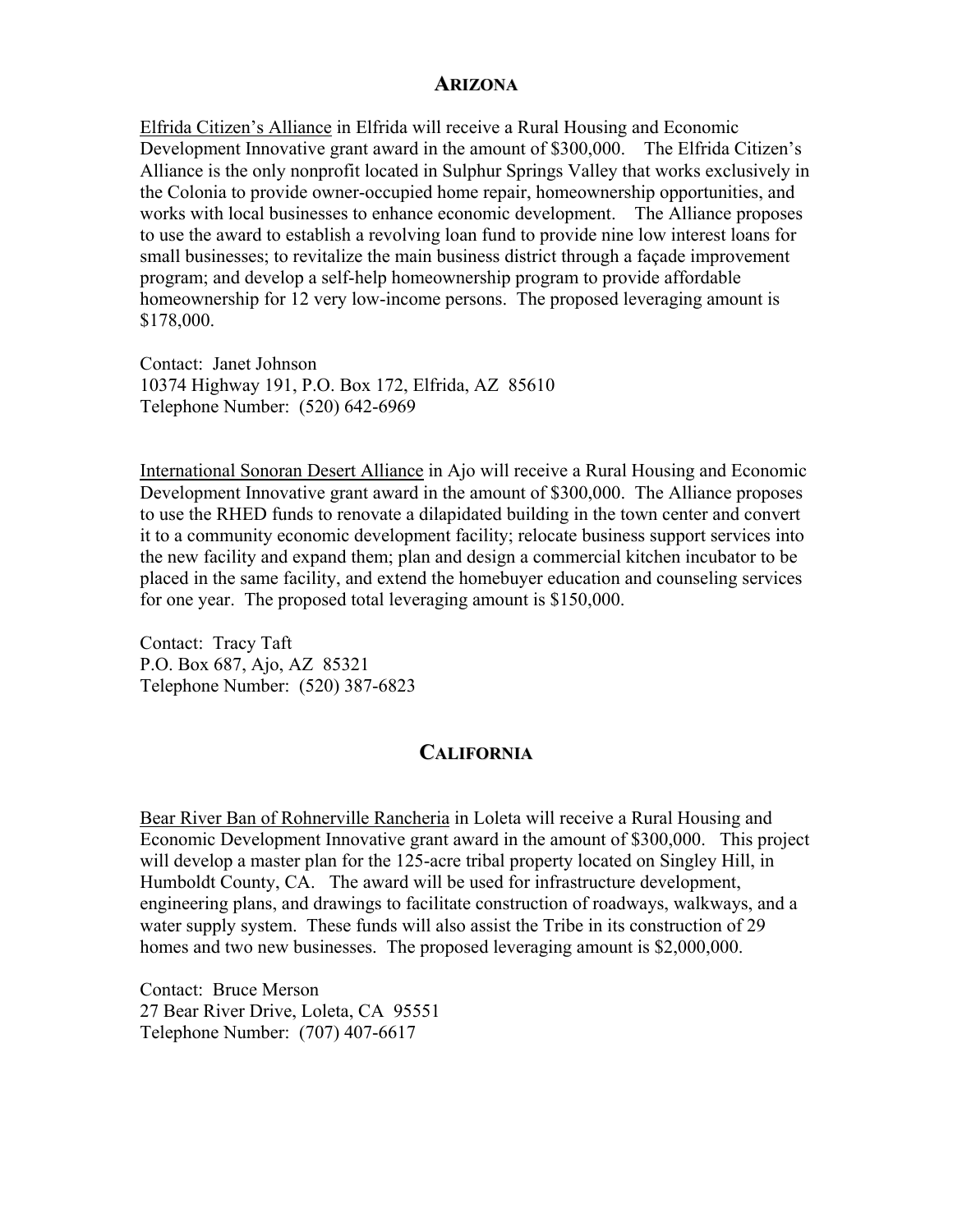Better Opportunities Builders, Inc. in Fresno will receive a Rural Housing and Economic Development Innovative grant award in the amount of \$300,000. The award will be used to provide affordable housing opportunities for the city of Kerman with innovative housing construction and energy efficient designs for 77 new low-income units for the Helsen Terrace Conversion Project. The proposed leveraging amount is \$180,000.

Contact: Bouaphanh Phanvongkham 1331 Fulton Mall, Fresno, CA 93721 Telephone: (559) 443-8492

Relational Culture Institute in Fresno will receive a Rural Housing and Economic Development Innovative grant award in the amount of \$300,000. The proposed activities include the construction of 20 energy-efficient affordable housing units, rehabilitation of substandard units with energy efficient materials, train low-income residents, and start up a small business in Firebaugh, Del Rio. The proposed leveraging amount is \$163,721.

Contact: Keith R. Bergthold 3485 W. Shaw Ave., Suite 103, Fresno, CA 93711. Telephone: (559) 250-1902

Shingle Springs Rancheria in Shingle Springs will receive a Rural Housing and Economic Development Innovative grant award in the amount of \$300,000. Single Springs Rancheria is a small federally recognized Indian Tribe in northern California. The Tribe is located on 160 acres of trust land that has become landlocked due to two hosing developments that surround the trust land. The funds will be used to construct a minimum of three innovative, model sustainable homes for low-income members of Shingle Springs Rancheria. The proposed leveraging amount is \$388,000.

Contact: Rhonda Dickerson P.O. Box 1340, Shingle Springs, CA 95682 Telephone Number: (530) 676-8010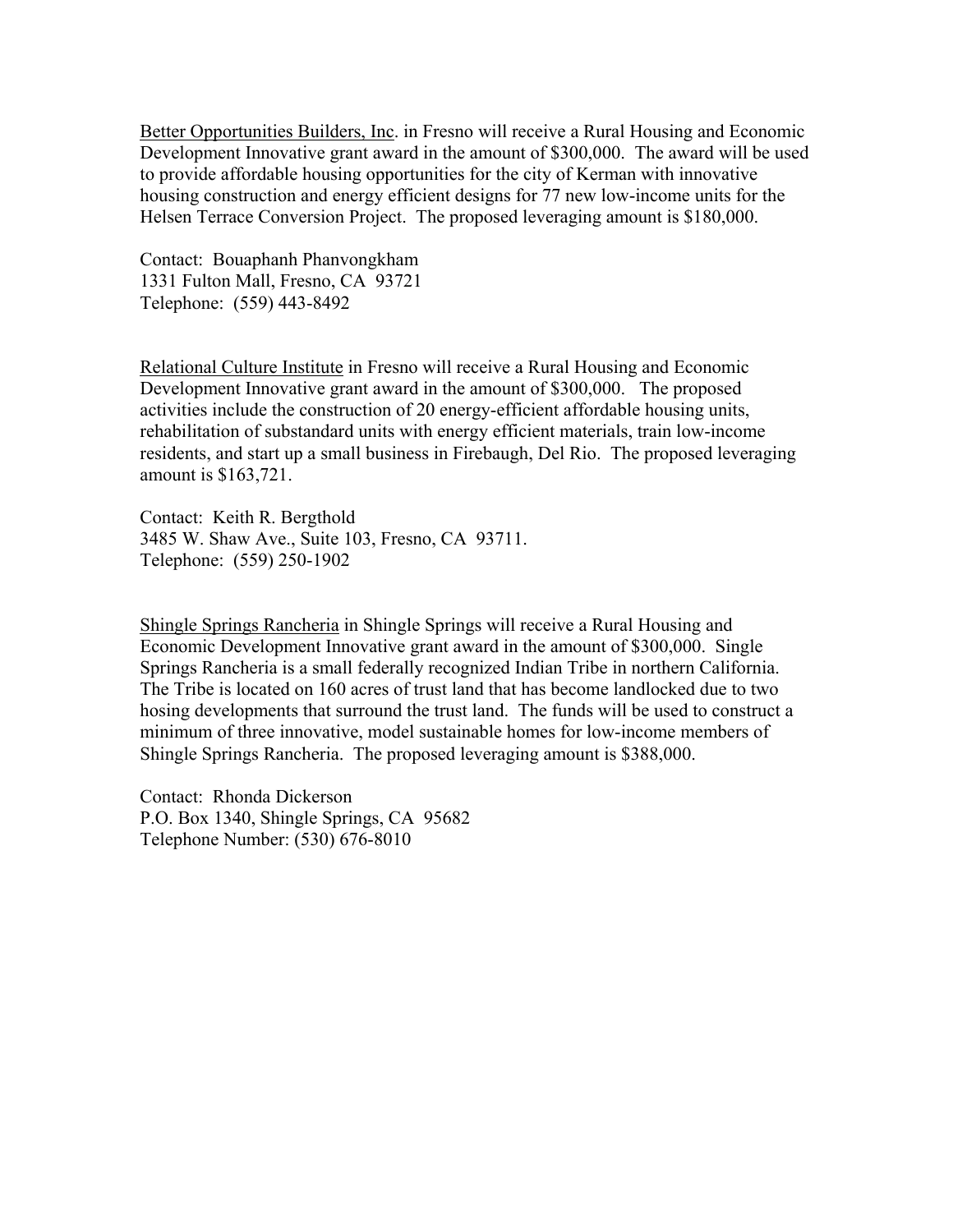West Fresno Coalition for Economic Development in Fresno will receive a Rural Housing and Economic Development Innovative grant award in the amount of \$300,000. The funds will be used to expand its housing development program into Census Tracts 18 and 19 in West Fresno, CA. WFCED will construct four new affordable homes in West Fresno with energy saving features and a model for solar affordable housing development in the community. The program components will provide homeownership education as well as financial management instruction for low-income residents in the immediate community. The proposed leveraged amount is \$304,000.

Contact: Jim Hill 302 Fresno Street, Suite 212, Fresno, CA 93706 Telephone Number: (559) 485-1273

## **COLORADO**

Huerfano/Las Animas Area Council of Governments in Trinidad will receive a Rural Housing and Economic Development Innovative grant award in the amount of \$300,000. The proposed activities include acquiring, rehabilitating and selling at least two affordable homes to low-moderate income families. Homes built before 1978 will be inspected for lead-based paint. The proposed amount leveraged is \$13,620.

Contact: Donna Haddow 300 Bonaventure Avenue, Trinidad, CO 81082 Telephone Number: (719) 845-1133 ext. 209

# **FLORIDA**

Everglades Community Association in Florida City will receive a Rural Housing and Economic Development Innovative grant award in the amount of \$300,000. The Everglades Community Action organization is requesting RHED funds to complete Phase Three of their Eden Gardens Project. The 37-unit workforce rental housing project is located in Immokakee, FL. The project site is located in the southwest Florida Enterprise Community where the primary target group will be Season Farm workers. The proposed leveraging amount is \$3,000,000.

Contact: Steven C. Kirk Post Office Box 343529, Florida City, FL 33034 Telephone Number: (305) 242-2142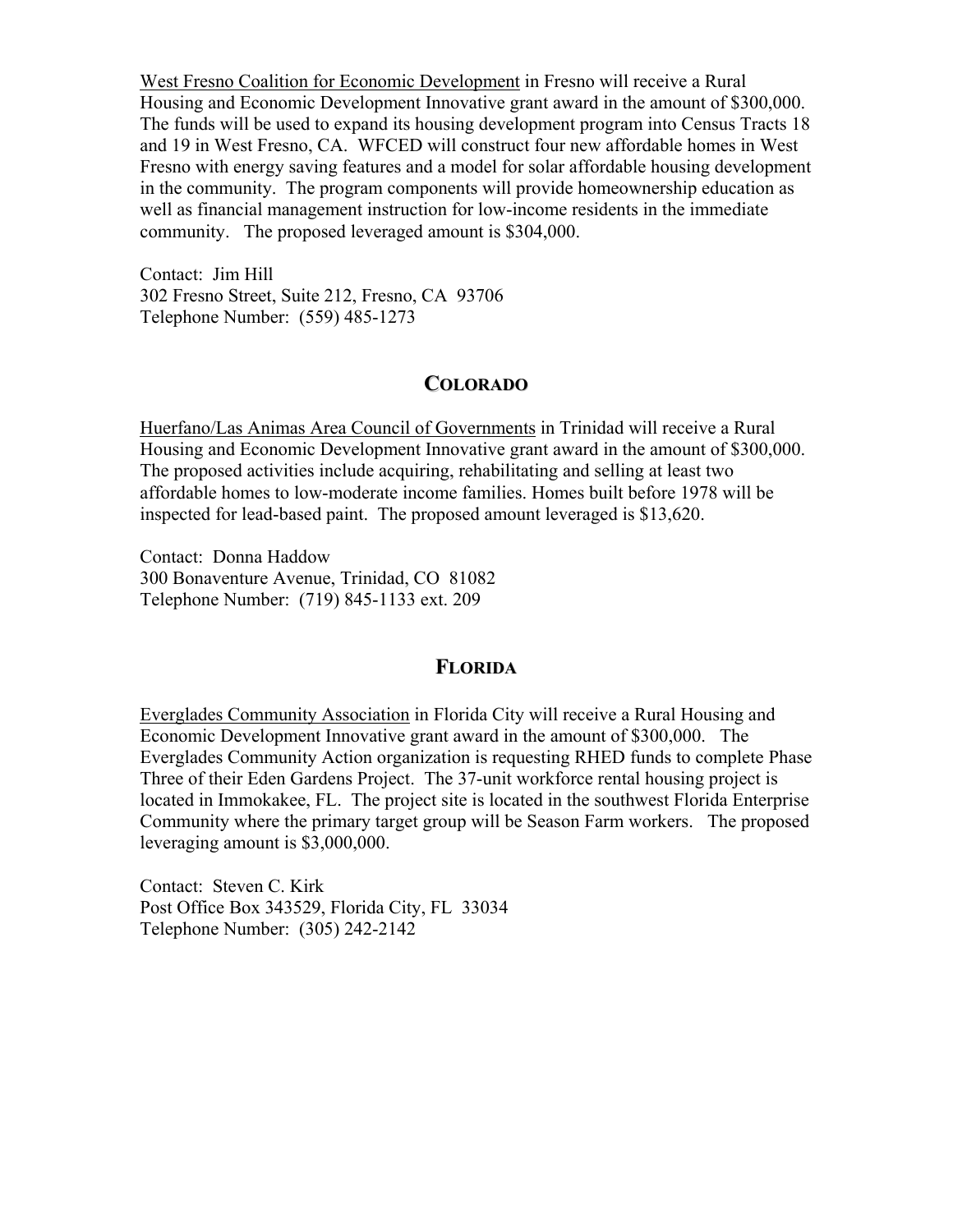# **GEORGIA**

Area Committee To Improve Opportunities Now, Inc. in Athens will receive a Rural Housing and Economic Development Innovative grant award in the amount of \$300,000. Funds will be used to increase capacity to provide housing services throughout seven distressed census tracks in Greene and Moran counties. The proposed leveraging amount is \$70,000.

Contact: Charles Oschack 594 Oconee Street, Athens, GA 30603 Telephone Number: (706) 546-8293

Community Development Corporation of Southwest Georgia in Colquitt will receive a Rural Housing and Economic Development Innovative grant award in the amount of \$300,000. The award will be used to carry out economic development activities that will include a small business incubator and revolving loan fund to assist entrepreneurs and small businesses in the initial start-up activities. Training and educational services will also be provided for youth in the immediate community. The proposed leveraging amount is \$65,000.

Debra Atkinson P.O. Box 582, Colquitt, GA 39837 Telephone Number: (229) 758-9633

Southwest Georgia United Empowerment Zone, Inc. in Vienna will receive a Rural Housing and Economic Development Innovative grant award in the amount of \$300,000. The award will be used to increase funds available for housing and small business development revolving loans, make three affordable housing loans and five business loans; support homebuyer education, improve services and cash flow for entrepreneurs and small businesses by establishing a facility maintenance manager project and providing on-the-job training as part of the Business Development Center business incubation program. The proposed leveraging amount is \$150,000.

Contact: Robert B. Cooke 1150 Industrial Drive Vienna, GA 31092 Telephone Number: (229) 268-7592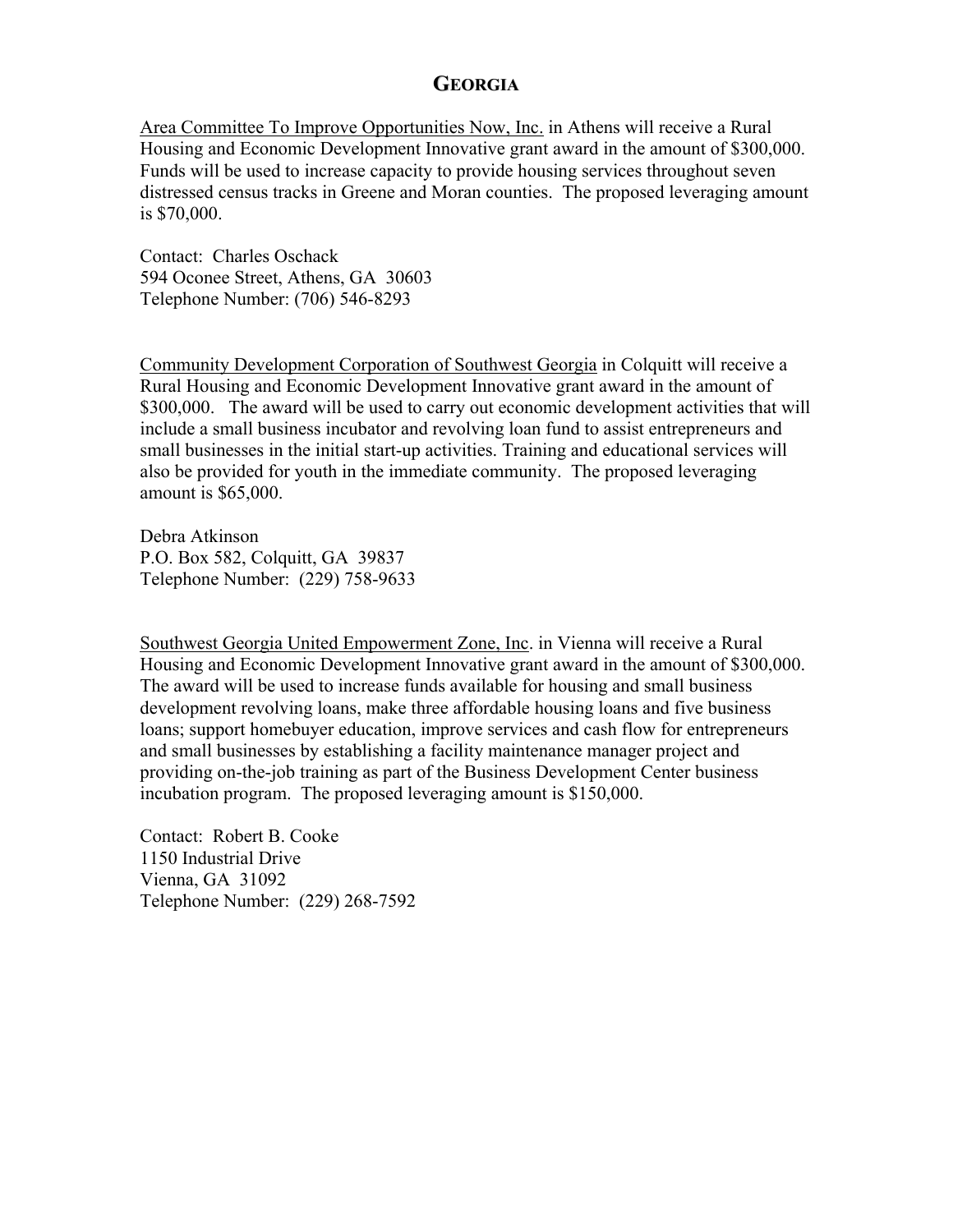## **ILLINOIS**

Shawnee Development Council, Inc. in Karnack, will receive a Rural Housing and Economic Development Innovative grant award in the amount of \$300,000. The Shawnee Development Council, Inc. is a private not-for-profit community action agency that serves the seven southernmost counties in Illinois. The agency proposes to construct 12 units of housing. The proposed leveraging amount is \$100,000.

Contact: Roger D. Brumley 530 W. Washington, P.O. Box 298, Karnak, IL 62956-0298 Telephone Number: (618) 634-2201

YouthBuild McLean County in Bloomington, will receive a Rural Housing and Economic Development Innovative grant award in the amount of \$300,000. These funds will be used to increase homeownership for low-moderate income families and minorities, provide job training opportunity and business creation for low-income people, and improve communities in the Bloomington area. The proposed leveraging amount is \$1,487,400.

Suzanne Fitzgerald 1111 W. Market, Bloomington, IL 61701 Telephone Number: (309) 827-7507 ext. 2

## **KENTUCKY**

Purchase Area Housing Corporation in Mayfield will receive a Rural Housing and Economic Development Innovative grant award in the amount of \$300,000. Funds will be used to increase home counseling services and develop below market rate loan funds to be used for down payment and closing cost assistance to be marketed to low- income homebuyers. The award will be used to provide safe, decent and affordable housing to 20 low-income families through reconstruction/revitalization and prove jobs for contractors, supplies, and other workers in the Purchase area. The proposed leveraging amount is \$82,000.

Contact: David Hargrove P.O. Box 588, 1002 Medical Dr, Mayfield, KY 42066 Telephone Number: (270) 251-6158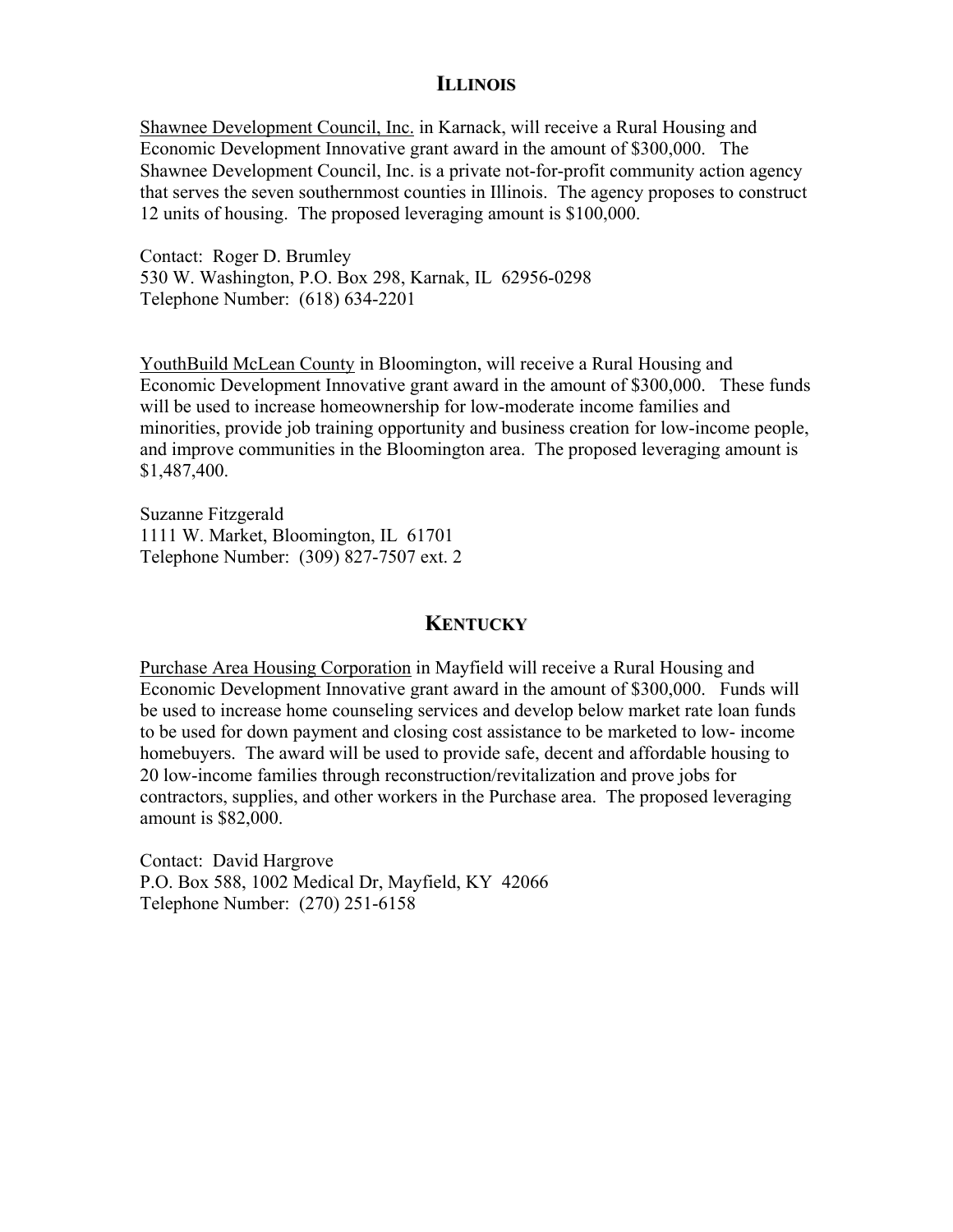## **MAINE**

Passamaquoddy Development & Supply Co. in Perry will receive a Rural Housing and Economic Development Innovative grant award in the amount of \$300,000. The award will be used to develop standardized Model Home plans for one single-family home which will provide the lowest possible construction costs, reduced maintenance and/or repair of the homes. A three-bedroom model home will also be constructed and a 10-year study on the maintenance requirements will be conducted. The proposed leveraging amount is \$118,810.

Contact: Richard Daugherty County Rd. P.O. Box 408, Perry, ME 04667 Telephone Number: (207) 852-0900

## **MICHIGAN**

Community Action Agency of South Central in Battle Creek will receive a Rural Housing and Economic Development Innovative grant award in the amount of \$300,000. The award will be use to create housing resource centers in each of the agency's satellite offices, prove training, housing counseling services, minor home repair, home rehabilitation and housing development. The proposed leveraging amount is \$3,186,634.

Contact: Mary Frisby 175 Main Street, P.P. Box 1026, Battle Creek, MI 49016-1026 Telephone Number: (269) 441-1330

The Little River Band of Ottawa Indians in Mainstee will receive a Rural Housing and Economic Development Innovative Support Grant award in the amount of \$300,0000. The Innovative Grant will aid in the construction of the Akimaadiziwin Community Center, a "green building" where the name translates to "Living in Harmony with the Land." The facility will serve as a center for housing, health, recreational, and other community services within the boundaries of the Manistee Reservation. The proposed leveraging amounts to over \$4 million.

Contact Person: Charles Fisher 375 River Street, Mainstee, Michigan 49660 Telephone number: (231) 398-6722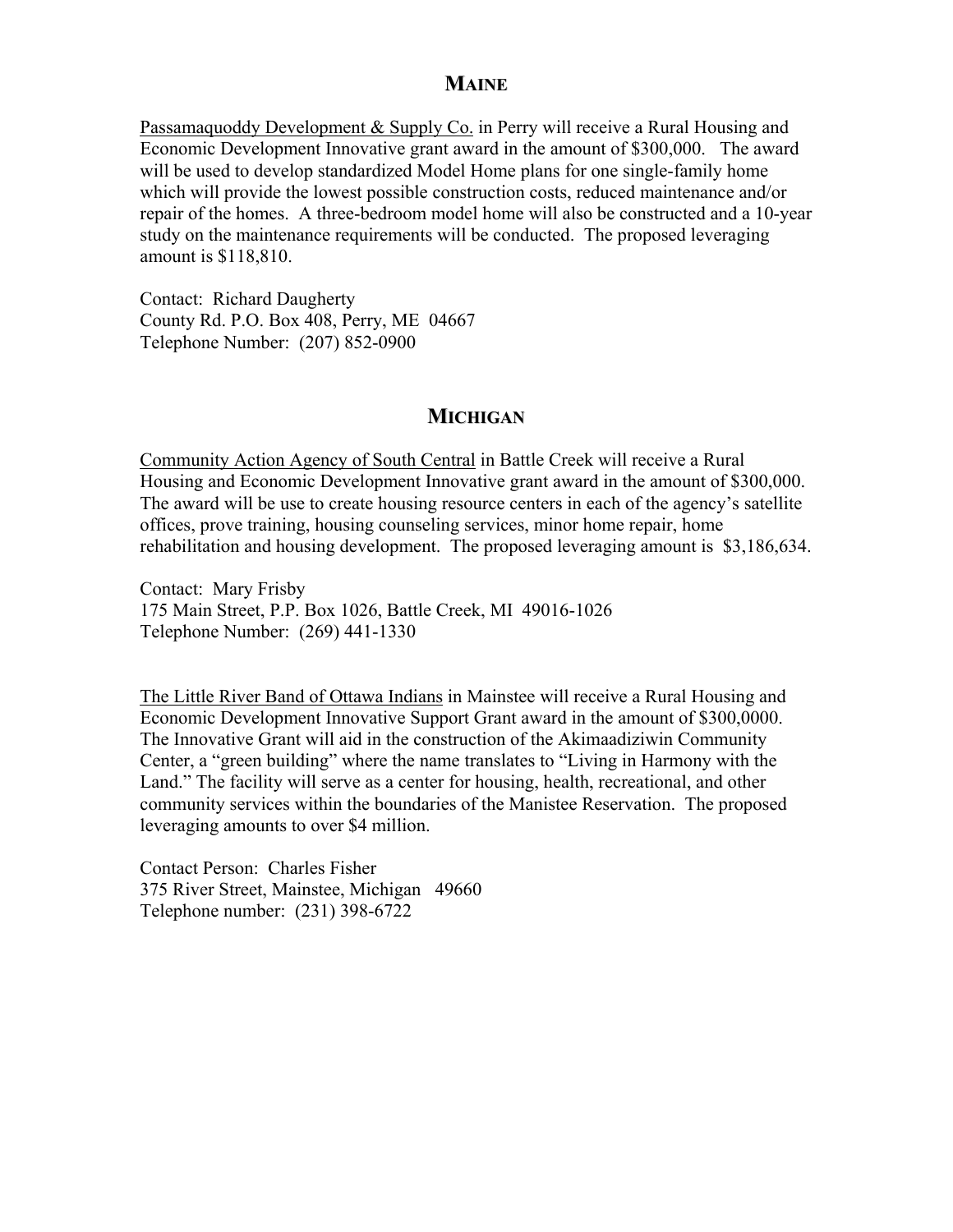# **MISSISSIPPI**

The Mid-Delta Empowerment Zone Alliance in Itta Bena will receive a Rural Housing and Economic Development Innovative Support Grant award in the amount of \$300,000. The funds will be used to implement effective housing-oriented education programs in five municipalities of the empowerment zone region. These programs will prepare individuals and families in this impoverished area for homeownership. The proposed leveraging for this project is \$123,600.

Contact Person: Theressa Dent 14000 Highway 82 W@ MVSU, Itta Bena, Mississippi 38941 Telephone number: (662) 254-9957

## **MONTANA**

The Fort Peck Assiniboine and Sioux Tribes in Poplar will receive a Rural Housing and Economic Development Innovative Support Grant award in the amount of \$300,000. This Innovative Grant award will assist in starting the Fort Peck Energy Office Project. The project will benefit low and very-low income families residing on the Fort Peck Reservation by creating new jobs and lowering energy costs. The proposed leveraging for this project is \$110,000.

Contact Person: Jackie Weeks 501 Medicine Bear Road, P.O. Box 1027, Poplar, Montana 59255 Telephone number: (406) 768-5155

The Heritage Institute in Glasgow will receive a Rural Housing and Economic Development Innovative Support Grant award in the amount of \$300,000. The funds will be used to benefit the Fort Peck Innovative Housing Project by utilizing "green" building technologies to improve energy efficiency and lower energy cost burdens on homeowners. The proposed leveraging for this project is \$150,000.

Contact Person: James Williamson P. O. Box 723, Glasgow, Montana 59230 Telephone number: (406) 228-4880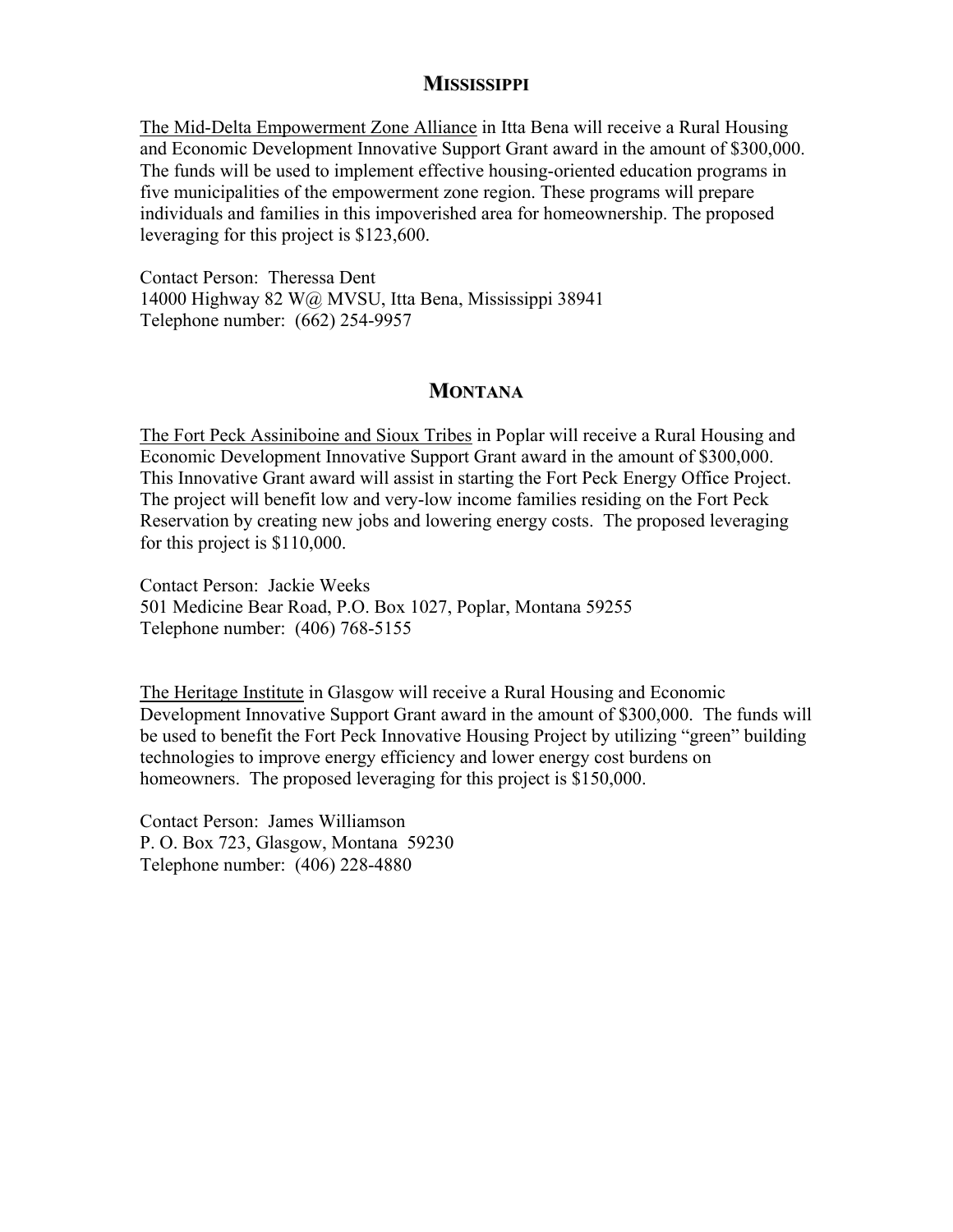## **NEBRASKA**

The Ho-Chunk Community Development Corporation in Walthill will receive a Rural Housing and Economic Development Innovative Support Grant award in the amount of \$300,000. This Innovative Grant award will assist the Ho-Chunk Community Development Corporation develop an assisted living facility/nursing home to benefit the Winnebago Elderly and Disabled Project. The proposed leveraging for this project is \$5,000.

Contact Person: Joy Johnson 106 S. Tallman, Walthill, Nebraska 68067 Telephone number: (402) 846-5353

The Omaha Tribe of Nebraska in Macy will receive a Rural Housing and Economic Development Innovative Support Grant award in the amount of \$300,000. This Innovative Grant will help the Omaha Tribe develop a Rehabilitation Labor Training Program that proposes to create 11 jobs, train 17 individuals, rehab 17 homes for low to moderate income persons and assist or create 3 businesses. This project will contribute to the Tribe's mission of improving the overall living conditions of the Omaha people. The proposed leveraging for this project is \$308,826.

Contact Person: Melissa Robinson Henscheid 100 Main Street, Macy, Nebraska 68039 Telephone number: (402) 837-5728

The Santee Sioux Tribe of Nebraska in Niobrara will receive a Rural Housing and Economic Development Innovative Support Grant award in the amount of \$300,000. This Innovative Grant will provide additional funding for the Woods Brothers Project. The proposed 40-unit subdivision is the Village of Santee. So far, 10 homes have been built in this development, and this Innovative Support Grant will aid in construction of eight more homes over the next 36 months. The proposed leveraging for this project is \$80,000.

Contact Person: Warren Mackey 425 Frazier Avenue, North, Suite 2, Niobrara, Nebraska 68760 Telephone number: (402) 857-2656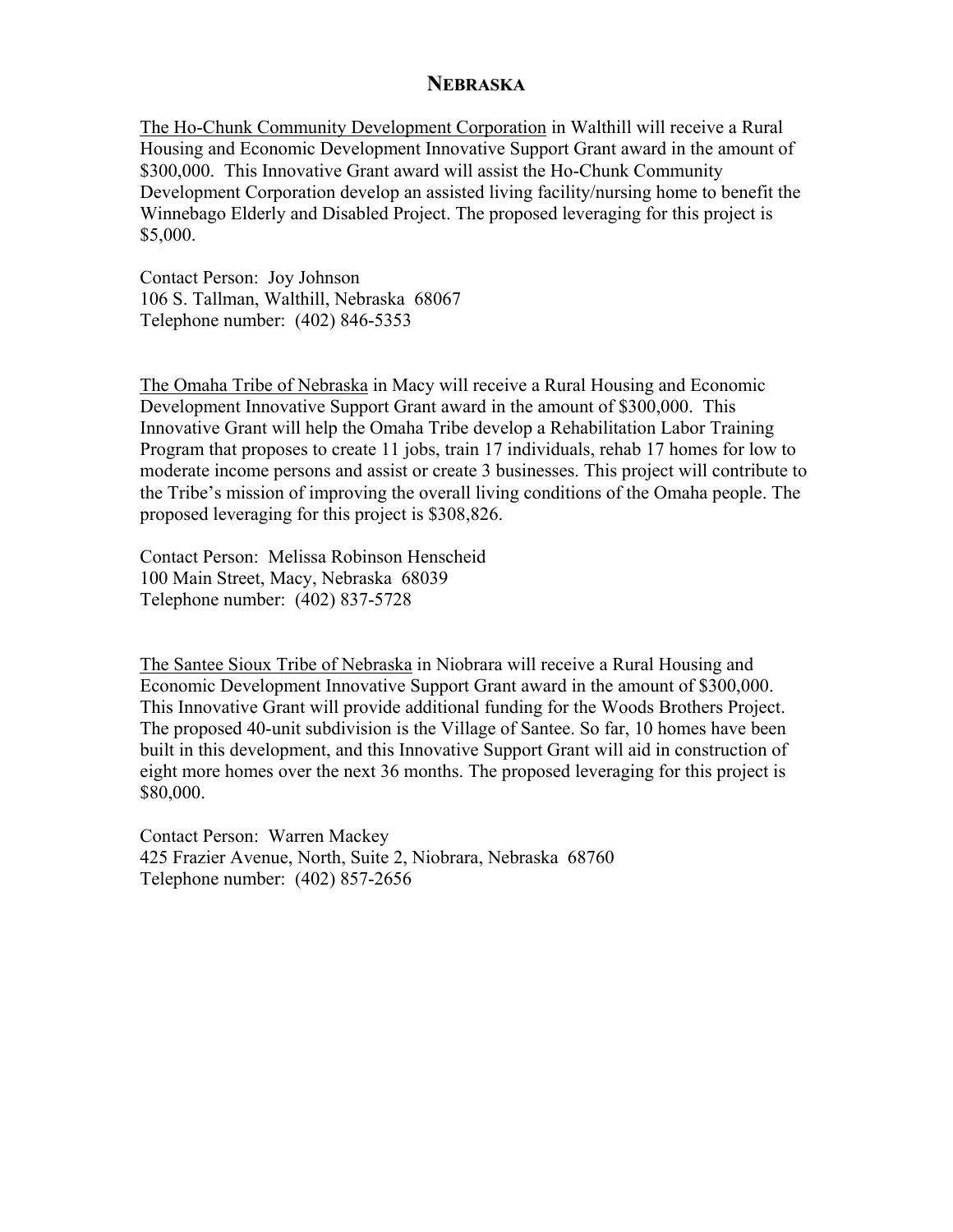#### **NEVADA**

The Fallon Paiute Shoshone Tribe in Fallon will receive a Rural Housing and Economic Development Innovative Support Grant award in the amount of \$300,000. This Innovative Grant will aid the Tribe in developing and building the Fox Peak II Project, which will be a combination convenience store, gas station, smoke shop and fast food eatery. This project will generate revenue for the Tribe to enhance social services and pursue future economic development projects, as well as create employment opportunities for tribal members. The proposed leveraging for this project is \$300,000.

Contact Person: Gerry Emm 565 Rio Vista Drive, Fallon, Nevada 89406 Telephone number: (775) 423-6075

# **NEW MEXICO**

ACCION New Mexico in Albuquerque will receive a Rural Housing and Economic Development Innovative Support Grant award in the amount of \$300,000. This Innovative Support Grant will be used to launch a three-year project that proposes to spur economic development through creating a Colonias Credit Team. This project proposes to finance the start-up and/or growth of 46 Colonia small businesses, issue 51 loans totaling \$255,000 to these businesses, and create and sustain an estimated 74 jobs in the targeted areas. The proposed leveraging for this project is \$150,000.

Contact Person: Marisa Barrera 20 First Plaza NW, Suite 417, Albuquerque, New Mexico 87102 Telephone number: (505) 243-8844

The Eastern Plains Housing Development Corporation in Clovis will receive a Rural Housing and Economic Development Innovative Support Grant award in the amount of \$300,000. This Innovative Support Grant will be used to implement a housing rehabilitation and economic development program in the Colonia of Morningside. The program will rehabilitate seven houses, training residents and homeowners in the construction trade while educating them about homeownership, financial literacy, and preventive home maintenance. The proposed leveraging for this project is \$62,669.

Contact Person: Sandra Hidalgo P.O. Box 247, Clovis, New Mexico 88102-0247 Telephone number: (505) 763-8335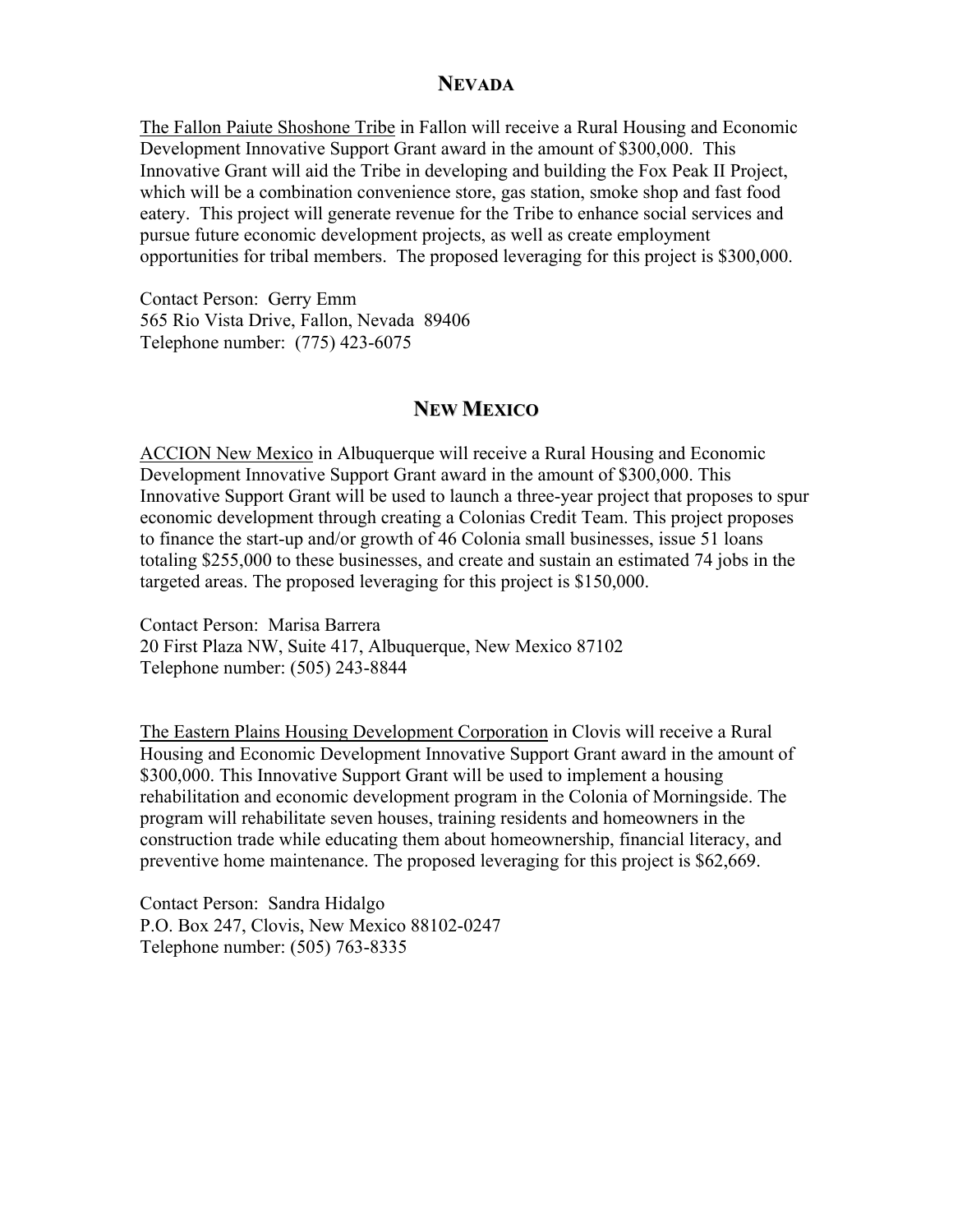The Dona Anna County Colonias Development Council in Anthony will receive a Rural Housing and Economic Development Innovative Support Grant award in the amount of \$300,000. This Innovative Support Grant will be used to further develop the Colonias Development Council's Compressed Earth Block (CEB) program. This program would utilize the natural resources of the area to manufacture CEBs for use in construction in the area. The CEB production program will use its products to build affordable housing in the area and will also be a source of jobs and income for this historically agricultural community. The proposed leveraging for this project is \$154,570.

Contact Person: Sheila Black 1050 Monte Vista, Las Cruces, New Mexico 88001 Telephone Number: (505) 647-2744

The Pueblo of Picuris in Penasco will receive a Rural Housing and Economic Development Innovative Support Grant award in the amount of \$300,000. This Innovative Support Grant will be used by the Pueblo to renovate four ancient tribal homes, providing four families with affordable housing, and also creating a focus for cultural tourism programs that will create jobs for tribal members. The buildings will be renovated with innovative construction techniques to make them energy efficient, while maintaining the structural and historical integrity of the homes. The proposed leveraging for this project is \$280,000.

Contact Person: Richard Mermejo P.O. Box 127, Penasco, New Mexico 87533 Telephone number: (505) 587-2519

The Native American Lending Group, Inc. in San Felipe Pueblo will receive a Rural Housing and Economic Development Innovative Support Grant award in the amount of \$300,000. This Innovative Support Grant will assist the planning and development of the first mobile home park on tribal land in New Mexico. This mobile home park will be home to 15 new units, and also house 15 relocated existing units that will be renovated. This project will increase opportunities for low and very-low income persons to access affordable housing. The proposed leveraging for this project is \$195,000.

Contact Person: Raynell Zuni 320 Osuna Road, NE Building B, Albuquerque, New Mexico, 87114 Telephone Number: (505) 345-2985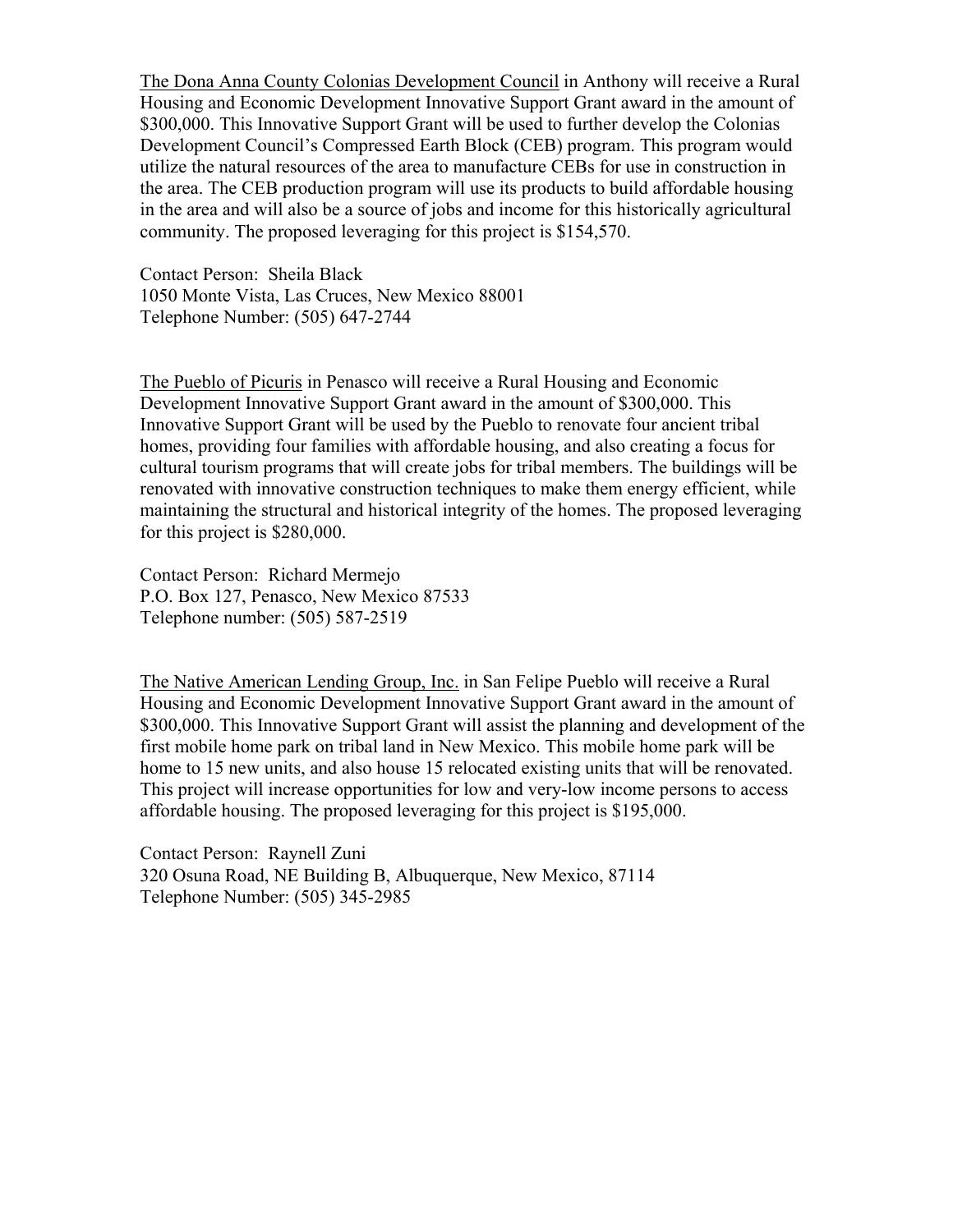The Pueblo of Pojoaque in Santa Fe will receive a Rural Housing and Economic Development Innovative Support Grant award in the amount of \$300,000. This Innovative Support Grant will support a project to develop infrastructure and material cost for the White Sands Village Phase II housing subdivision located on the Pueblo of Pojoaque's tribal trust land. The project will service 20 homes designated for low and moderate-income participants. The proposed leveraging for this project is \$4,214,424.

Contact Person: Alyn Martinez 78 Cities of Gold Road or 16 Viarrial Street, Santa Fe, New Mexico 87506 Telephone Number: (505) 455-3383

The Navajo Partnership for Housing, Inc. in Gallup will receive a Rural Housing and Economic Development Innovative Support Grant award in the amount of \$300,000. This Innovative Support Grant will be used to supplement other funds in developing a 25-unit affordable mixed-use housing subdivision. This innovative development will address a pressing need for new homes for first-time homebuyers who are locked out of homeownership opportunities on the reservation due to a lack of available home sites. The proposed leveraging for this project is \$468,250.

Contact Person: Lanalle Smith 1613 South Second Street, Gallup, New Mexico 87301 Telephone Number: (505) 722-0551

The Pueblo de San Ildefonso in Santa Fe will receive a Rural Housing and Economic Development Innovative Support Grant award in the amount of \$300,000. The award will be used to ease a serious affordable housing shortage in a high-cost rural area. The project will construct 20 community designed, energy efficient, lease-purchase homes affordable to very low-income members of the community. The proposed leveraging for this program is \$1,318,415.

Contact Person: Scott Beckman Route 5, Box 315A, Santa Fe, New Mexico 87506 Telephone Number: (505) 455-7973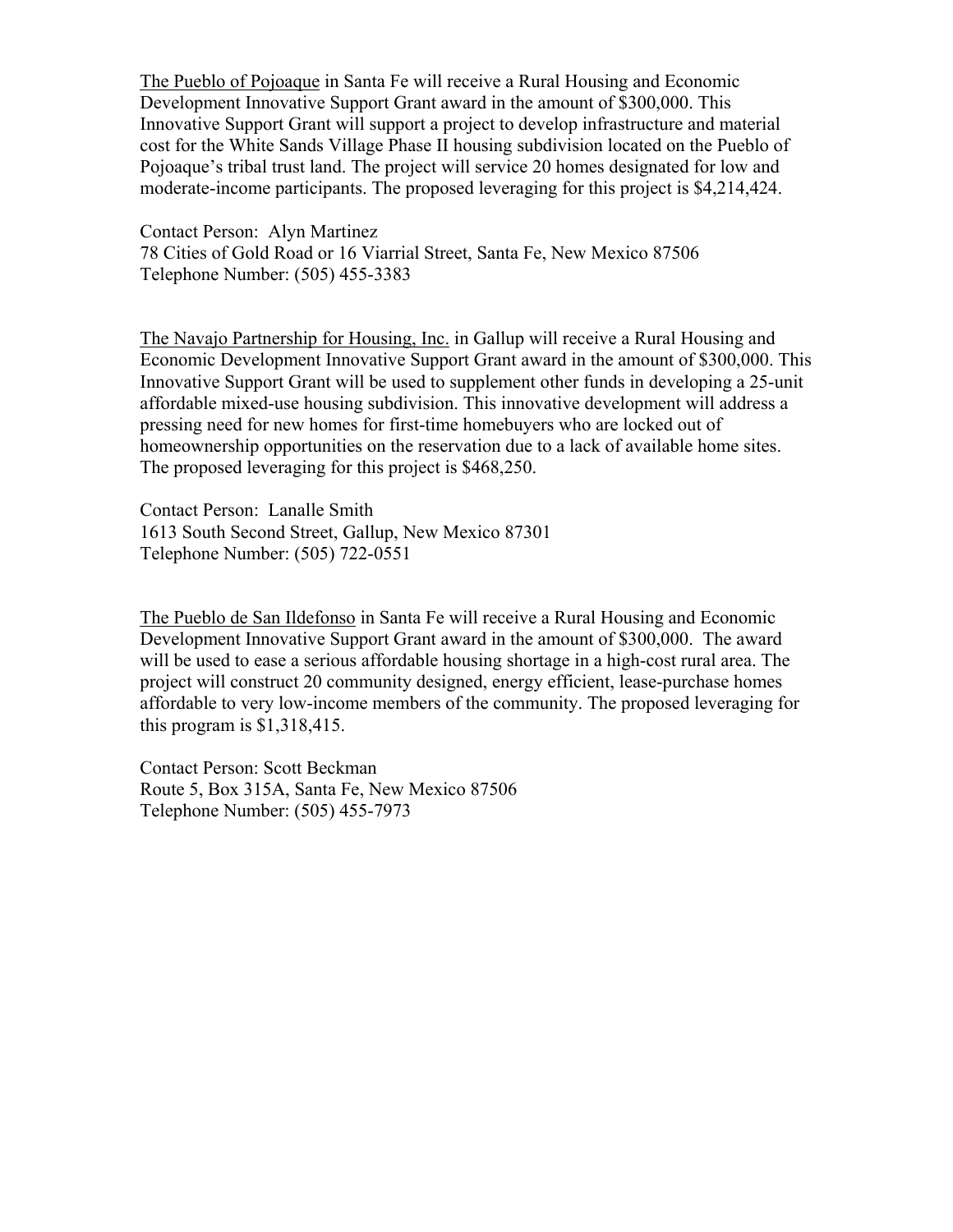# **NEW YORK**

Cortland Housing Assistance Council, Inc. in Cortland will receive a Rural Housing and Economic Development Innovative Support Grant award in the amount of \$300,000. This Innovative Support Grant will assist in providing the means to hire a full-time housing counselor to provide services to the community and offer comprehensive property management services to private landlords, which will benefit the low-income residents of Cortland by providing greater access to affordable and accessible housing. The proposed leveraging for this proposal is \$1,758,145.

Contact Person: Gary Thomas 159 Main Street, Cortland, New York 13045 Telephone Number: (607) 753-8271

# **NORTH CAROLINA**

Haliwa-Saponi Indian Tribe in Hollister will receive a Rural Housing and Economic Development Innovative Support Grant award in the amount of \$300,000. The Haliwa-Saponi Indian Tribe is recognized Indian Tribe and 501 (c) 3 non-profit organization in northeastern North Carolina. The Tribe will use the award for economic development activities which will include creating a tourism and educational center which will celebrate the culture and heritage of indigenous tribes throughout the state. The proposed leveraging amount is \$122,200.

Contact: Archie Lynch Post Office Box 99, 39021 Highway 561, Hollister, NC 27844 Telephone Number: (252) 586-4017

# **NORTH DAKOTA**

Turtle Mountain Band of Chippewa Indians in Belcourt will receive a Rural Housing and Economic Development Innovative Support Grant award in the amount of \$300,000. Turtle Mountain Band of Chippewa Indians, a federally recognized Tribe. The funds will be used to award innovative housing and economic development activities through the Turtle Mountain Renewal Community Center through three specific activities: provide homeownership counseling which includes fair housing counseling, credit counseling, budgeting, access to credit, and other related services; establish a Community Development Financial Institution to provide lines of credit, revolving loan funds, microenterprises, and small business incubators. The proposed leveraging amount is \$75,000.

Contact: Betty M. Hamley P.O. Box 900, Belcourt, ND 58316-0900 Telephone Number: (701) 477-2607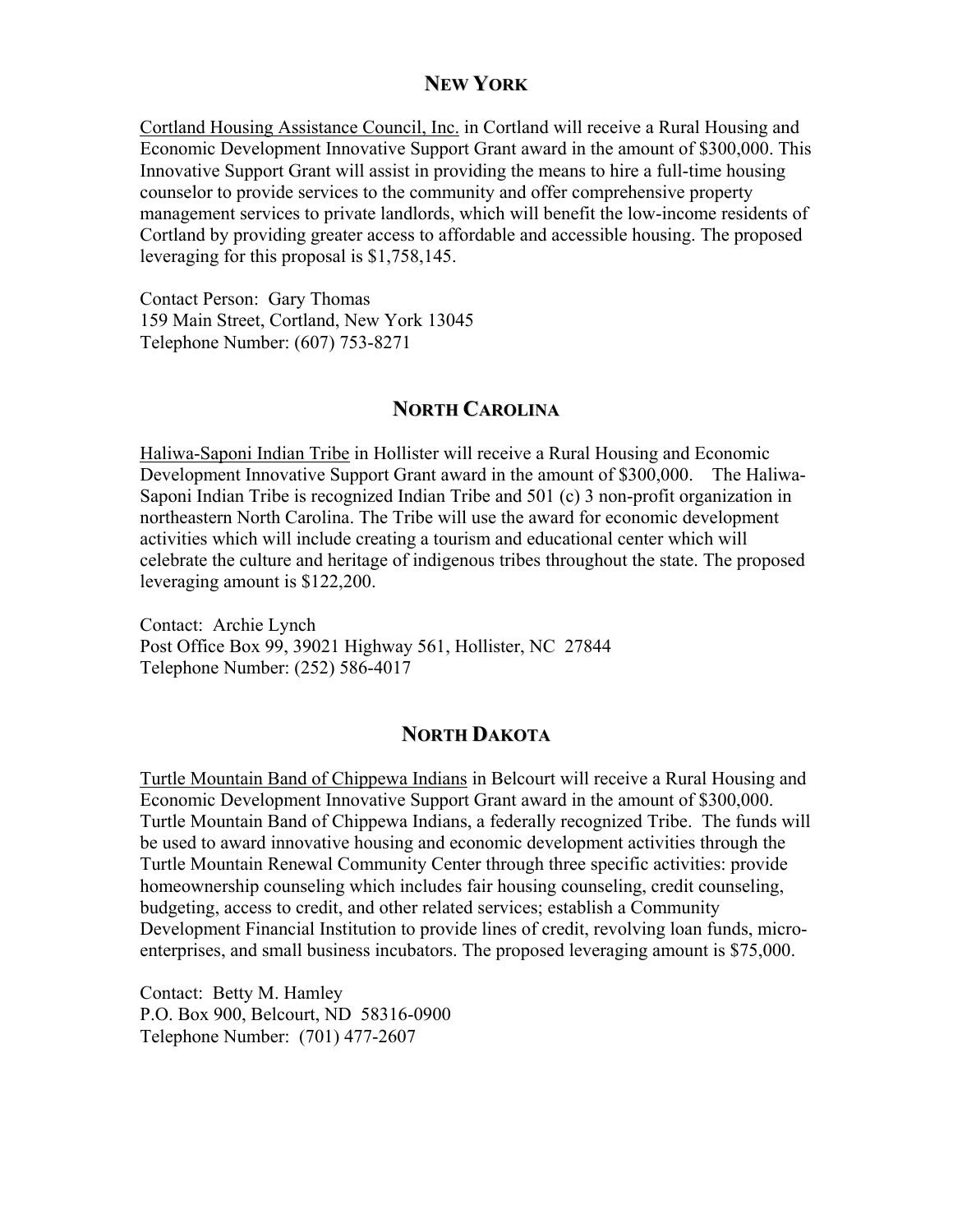# **SOUTH DAKOTA**

Northeast South Dakota community Action Program in Sisseton will receive a Rural Housing and Economic Development Innovative grant award in the amount of \$300,000. The Northeast South Dakota Community Action Program (NESDCAP) mission is to be responsive to the needs of lo-income residents and serve as an advocate and vehicle for community interests and concerns in the geographic area. NESDCAP will use the RHED funds to provide assistance through the housing loan fund for at least 17 individuals/families at an average of \$15,000 per loan. Housing counseling services, training in the area of financial management will also be funded through RHED funds. The proposed leveraging amount is \$667,700.

Contact: Marcia Bea Erickson 414 3rd Ave. East, Sisseton, SD 57262 Telephone Number: (605) 698-7654 #23

Oglala Sioux Tribe Partnership for Housing in Pine Ridge will receive a Rural Housing and Economic Development Innovative grant award in the amount of \$300,000. The Oglala Sioux Tribe Partnership for Housing in Pine Ridge will use funds to address housing needs on Pine Ridge through a comprehensive approach that focuses on strengthening homeownership and credit counseling efforts; constructing an affordable, energy-efficient model home; and providing affordability subsides to mortgage borrowers. The proposed leveraging amount is \$150,000.

Contact: Emma Clifford Old Ambulance Building, P.O. Box 3001, Pine Ridge, SD 57770 Telephone Number: (605) 867-1555

The Lakota Funds in Kyle will receive a Rural Housing and Economic Development Innovative grant award in the amount of \$300,000. The Lakota Funds will use these funds to start a revolving loan fund for first time homebuyers and entrepreneurs who are starting businesses on the Reservation. . Their target group will be their tribal reservation. The proposed leveraging amount is \$268,900.

Contact: Linda Brockway The Trade Center, Suite 201, Kyle, SD 57752-0340 Telephone Number (517) 749-3123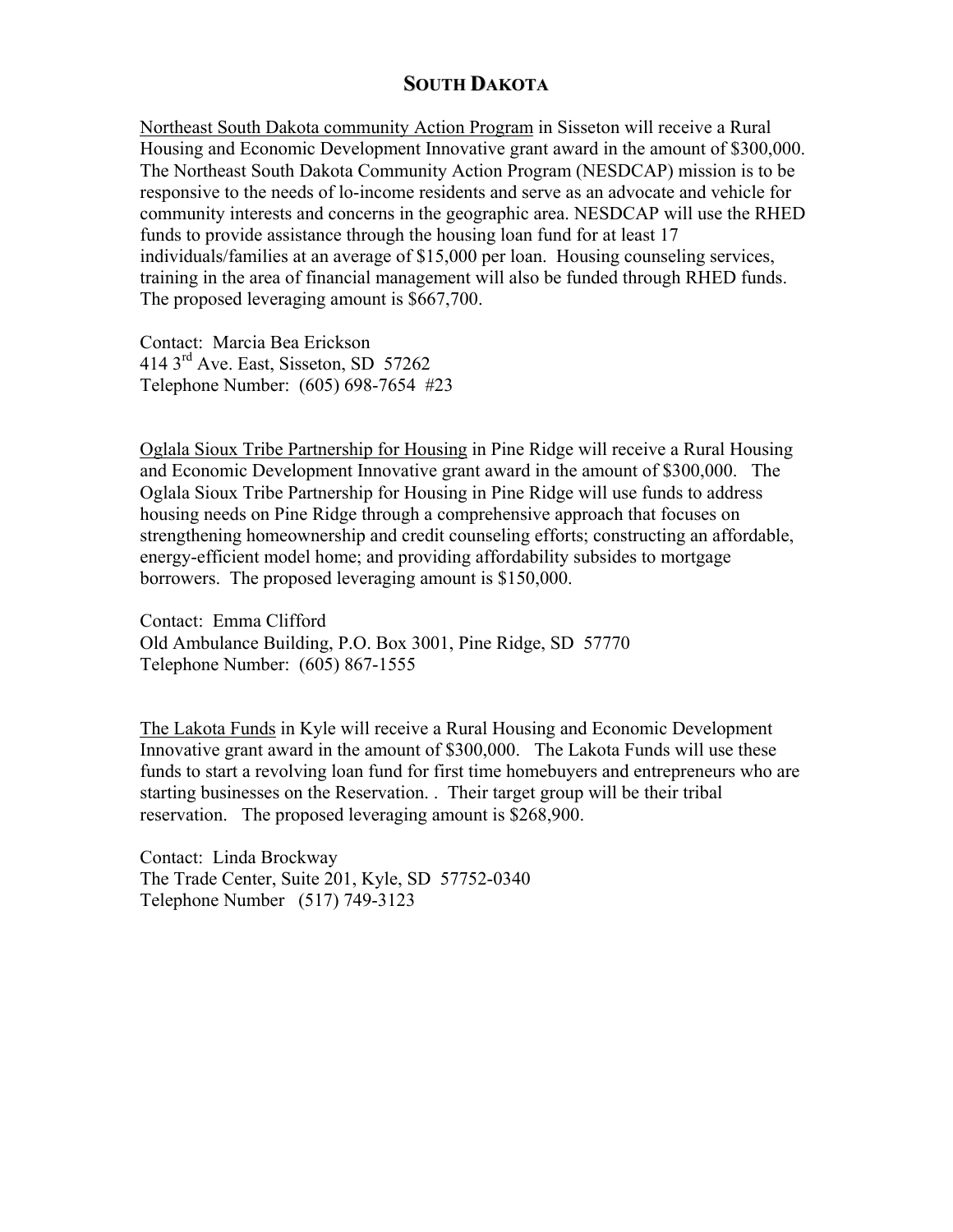## **TENNESSEE**

Buffalo Valley, Inc. in Hohenwald will receive a Rural Housing and Economic Development Innovative grant award in the amount of \$300,000. Buffalo Valley, Inc. is requesting RHED funds to assist in new construction of seven scattered site homes (rental) for low-income residents in Lewis County, TN. RHED funds will also be used to provide housing assistance counseling and other incentives to move residents of rental housing into home ownership opportunities with innovative financing. The proposed leveraging amount is \$268,620.

Contact: Jerry T. Risner 501 park Ave. S., P.O. Box 879, Hohewald, TN 38462 Telephone Number: (931) 796-4256

Creative Compassion, Inc. in Crossville will receive a Rural Housing and Economic Development Innovative grant award in the amount of \$300,000. This award will be used to build 10 homes for sale to persons with disabilities, the elder, and first-time homeowners. The proposed leveraging amount is \$1.1 million.

Contact: Charlie Watkins 20 Penny Lane, P.O. Box 4021, Crossville, TN 38557 Telephone Number: (931) 456-6654

West Tennessee Legal Services, Inc. in Jackson will receive a Rural Housing and Economic Development Innovative grant award in the amount of \$300,000. This award will be used develop the organizational infrastructure to support affordable and special needs housing; increase housing stability, and eliminate pre-development barriers to the creation of special needs housing. The proposed leveraging amount is \$155,000.

Contact: John Steven Xanthopoulos 210 West Main Street, Jackson, TN 38301 Telephone Number: (731) 426-1311

## **TEXAS**

Community Development Corporation of Brownsville will receive a Rural Housing and Economic Development Innovative grant award in the amount of \$300,000. The award will be used to fund loans under three different loans programs: Rural and Colonia Loan Program; the Affordable Housing Loan Program; and the Mutual Self Help/Bootstrap Housing Program. The proposed leveraging amount is \$705,865.

Contact: Donald Currie 901 East Levee, Brownsville, TX 78520 Telephone Number: (956) 541-4955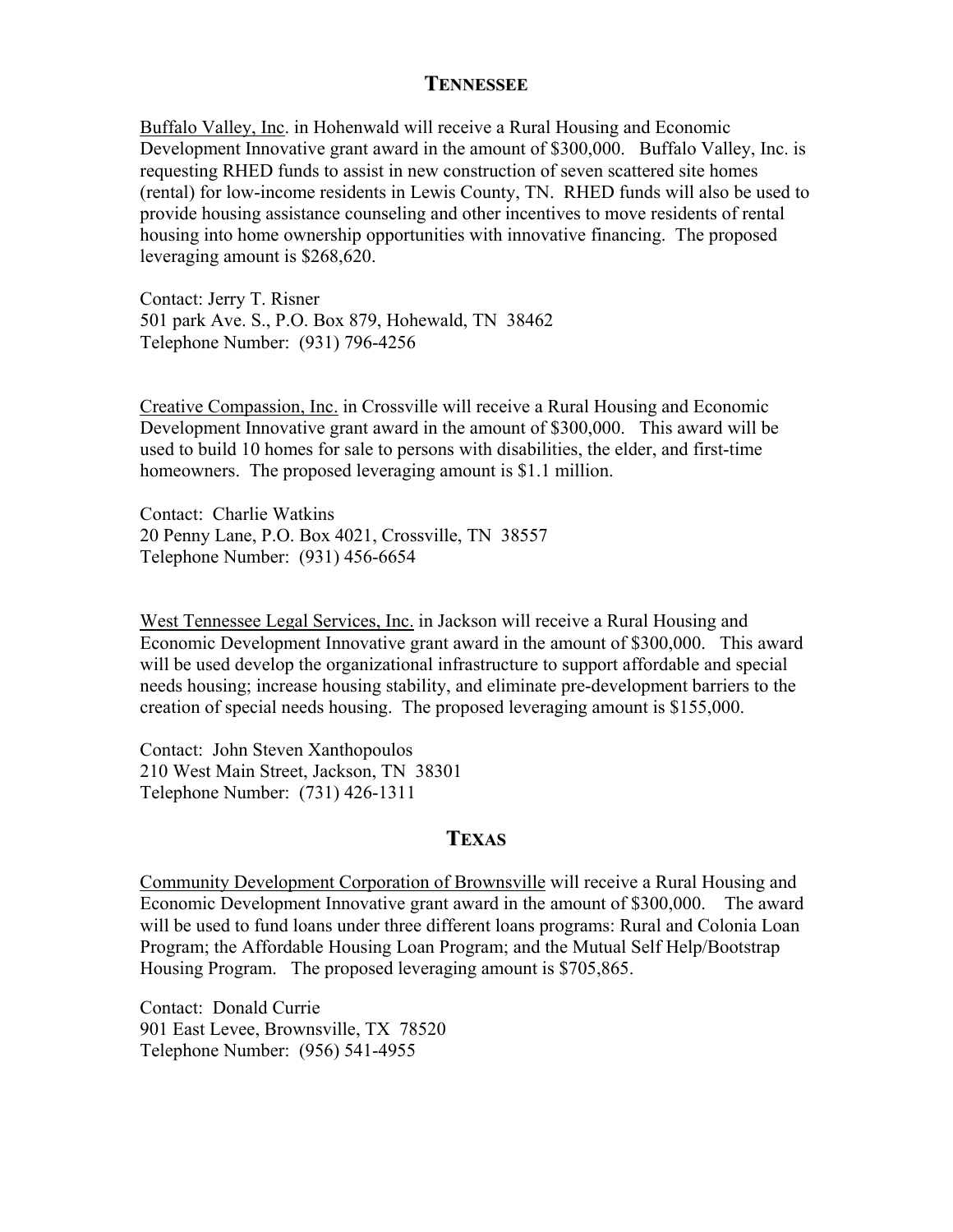Community Development Corporation of South Texas in McAllen will receive a Rural Housing and Economic Development Innovative grant award in the amount of \$300,000. The RHED funds will be used to capitalize the Hidalgo County Affordable Housing Mortgage Fund. The Community Development of South Texas proposes to finance 20 affordable mortgages to low-income families. The proposed leveraging amount is over \$2 million.

Contact Robert A. Calvillo 1420 Erie Street, McAllen, TX 78501 Telephone Number: (956) 664-0158

El Paso Empowerment Zone Corporation in El Paso will receive a Rural Housing and Economic Development Innovative grant award in the amount of \$300,000. The El Paso Empowerment Zone Corporation is a collaborative partnership of four non-profit organizations and the University of Texas at El Paso's Center for Environmental Resource Management targeting homeownership for 8 low-income Colonia households in and around the rural community of Tornillo, Texas. The award will be used to construct 8 family housing units, utilizing local residents while enhancing their income and training experience. The proposed leveraging amount is \$2.5 million.

Contact: Phyllis Rawley 201 E. Main Drive, Suite 603, El Paso, TX 79901 Telephone Number: (916) 351-1680

Organizacion Progresiva de San Elizario (OPSE) in San Elizario will receive a Rural Housing and Economic Development Innovative grant award in the amount of \$300,000. OPSE has a self-help housing program that has produced solar passive adobe homes for residents in the region. The organization will add to their model pilot program by acquiring additional land for their model subdivision. Eighteen low-income families will build their own new adobe homes in this subdivision using the self-help approach. The proposed leveraging amount is \$180,000.

Contact: Antonio Araujo 1444 Main Street, San Elizario, TX 79849-0423 Telephone Number: (915) 851-0000

Proyecto Azteca in San Juan will receive a Rural Housing and Economic Development Innovative grant award in the amount of \$300,000. The award will be used as leverage for their project to construct 25 new affordable homes with the Colonia The funds will also be used for new homeownership counseling, financial literacy classes as part of their new Self-Help New Construction Program. The proposed leveraging amount is \$703,125.

Contact: David A. Garza P.O. Box 27, San Juan, TX 78589 Telephone Number: (956) 702-3307